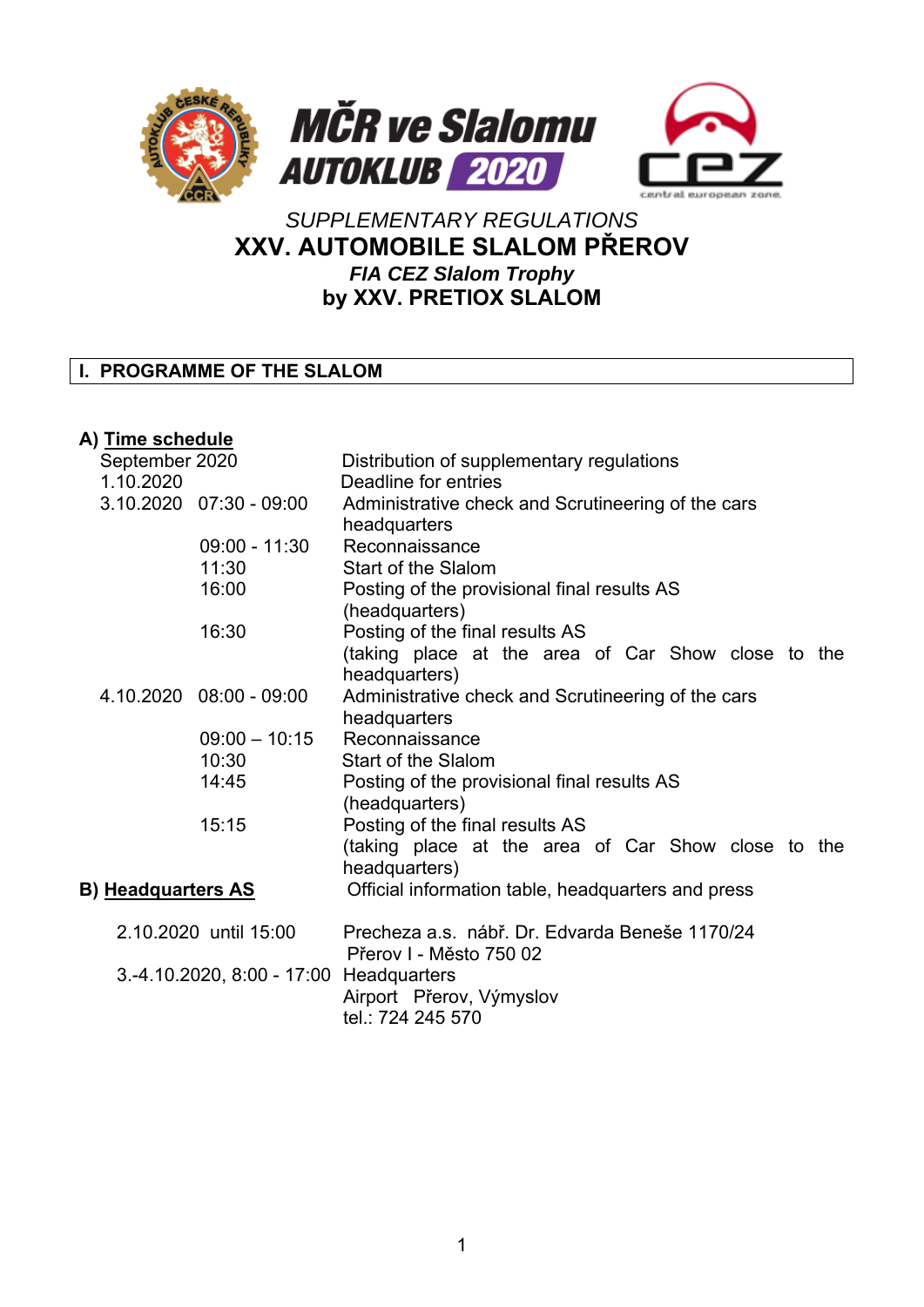#### **II. ORGANIZATION**

## **C) Organizer:** Autoklub Pretiox Přerov v AČR Locality: nábř. Dr. Edvarda Beneše 1170/24, Přerov I - město 750 02 Date: 3.-4.10.2020 Type: The contract of the contract automobile slalom

Automobile slalom runs according to the national Sporting Code ACCR, the General Prescriptions ACCR, FIA CEZ Slalom, these supplementary regulations and provisions of the national Sporting Regulations.

|          | D) Organization committee: Jiří Procházka, ing.A.Mlčoch CSc.ing.L.Prášil |
|----------|--------------------------------------------------------------------------|
| Address: | Autoklub Pretiox Přerov v AČR                                            |
|          | nábř. Dr. Edvarda Beneše 1170/24, Přerov I - Město 750 02                |
|          | Tel. +420 581 252 701, +420 724 245 570                                  |
|          | Fax: +420 581 252 106                                                    |
|          | http:// www.autoslalom.cz e-mail: ak.pretiox@seznam.cz                   |

#### **E) Officials AS:**

Stewards: Jakub Hofbauer Chief Timekeeper: Jana Maděrová

Chief Scrutineer: Jiří Máša Radim Socha Clerk of the Course: ing. L. Prášil ak.pretiox@seznam.cz Safety delegate: ing. R. Šonský ak.pretioxl@seznam.cz Chief medical officer: MEDICAL SERVIS Přerov Results processing: PORS plus, s.r.o. berka@porszlin.cz

#### **III. GENERAL TERMS**

**F) Results** Slalom will be counted into the classification of:

- FIA CEZ Slalom Trophy

- Championship of the Czech Republic and Czech Junior Trophy 2020

| G) Route | - length  | $2500 \text{ m}$ |
|----------|-----------|------------------|
|          | - width   | 20 <sub>m</sub>  |
|          | - surface | concrete 100 %   |

The cones are made from the flexible materials (rubber) - height 30 cm. The blue cones will be located on the left side of the car, whereas the white ones will be on the right side. The stand of the cones will be marked by the color of the mark.

#### **H) Permitted groups:**

**Championship of the Czech Republic** (holders of Czech licence only)**:** 

- L1 cars with the sporting pass except group N cars (incl. slalom specials) up to 1600  $\text{cm}^3$
- **L2**  cars with the sporting pass except group N cars (incl. slalom specials) over 1600  $cm<sup>3</sup>$
- L3 cars group N with the sporting pass up to 1600 cm<sup>3</sup>
	- cars with the valid MOT certificate up to 1600  $\text{cm}^3$  and modifications
	- cars with the valid MOT certificate up to 1600  $\text{cm}^3$  and modifications according to National sporting code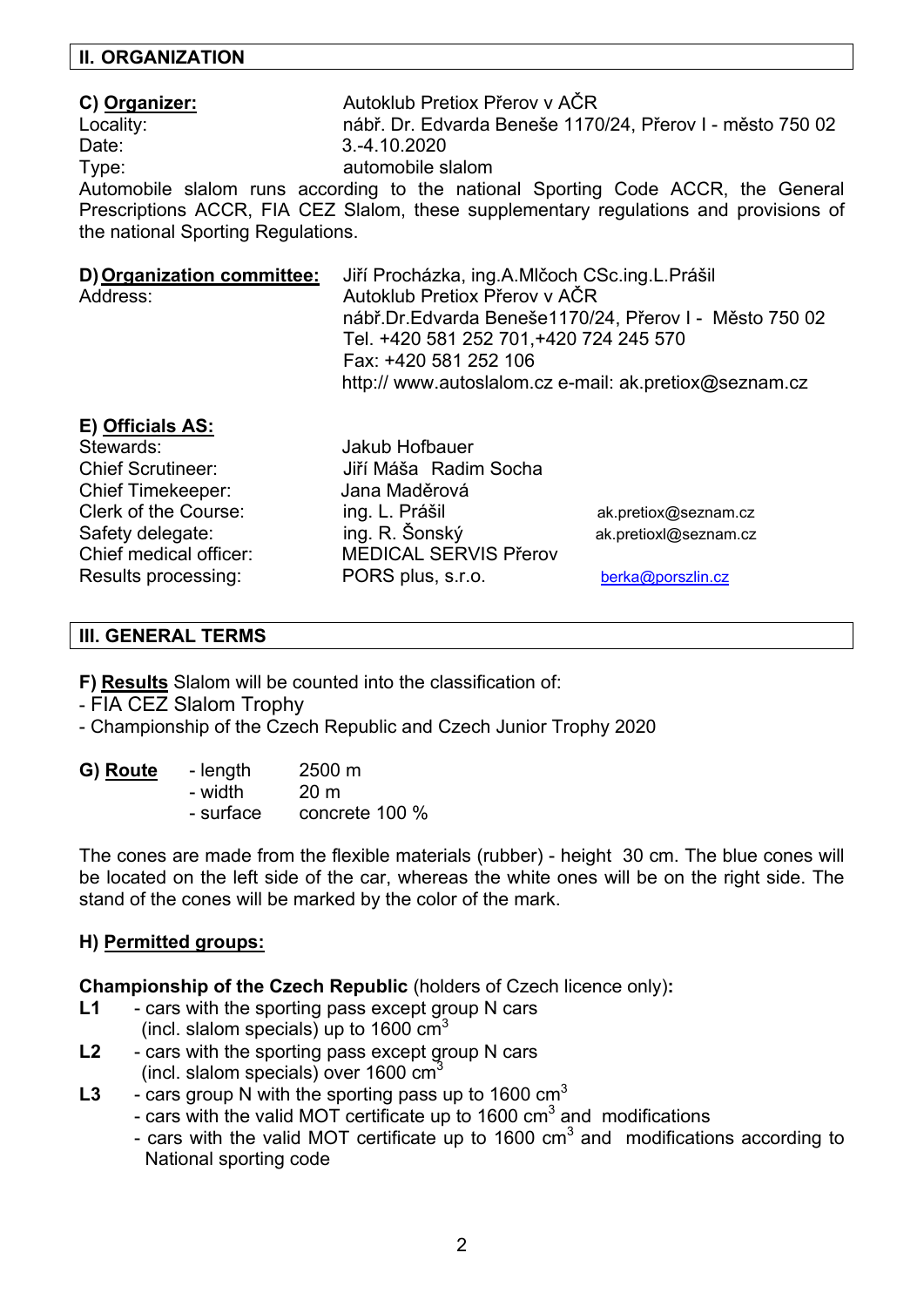- L4 cars group N with the sporting pass over 1600 cm<sup>3</sup>
	- cars with the valid MOT certificate over 1600  $\text{cm}^3$  and modifications
	- cars with the valid MOT certificate over 1600  $\text{cm}^3$  and modifications according to National sporting code
- **L5** series cars according to the valid MOT
	- electric cars, hybrids el. internal combustion engine with a valid MOT
- **L6a** amateurs with the cars up to 1600 cm<sup>3</sup>
- **L6b** amateurs with the cars over 1600 cm<sup>3</sup>
- **L6c** amateurs with the cars tuning modifications up to 1600 cm<sup>3</sup>
- L6d amateurs with the cars tuning modifications over 1600 cm<sup>3</sup>

If three or less drivers will be entered in one class, the class will be joined the closest class.

One driver might participate in one event with maximum two cars providing that these cars will be from different classes. Every car might be driven by one, two or three drivers. During the race, the only one driver is allowed to be in the car (not valid for Juniors). During reconnaissance, another person might appear in the car (based on the approval of Clerk of the Course).

## **FIA CENTRAL EUROPEAN ZONE SLALOM CHAMPIONSHIP 2020:**

Eligible Cars The Championship will be reserved for:

Division 1: Group N (incl. R1) and Group A (incl. R2 and R3, WRC & KITC), S2000, SP (all together)

Division 2: Group E1\*, E2-SH\*, GT

Division 3: Group Standard Production Cars \*\* and Group Improved Standard Production Cars \*\*\* (all together)

\* = according to the national regulation (each car must be accompanied by the confirmation of the homeASN that the car corresponds with the national regulation).

 \*\* = every car must also correspond to the technical regulations for Standard Production Cars of FIACEZ.

\*\*\* = every car must correspond to the technical regulations for improved Standard Production Cars of FIA-CEZ

In Italy cars must be equipped with roll cages according App. J/FIA.

For every single car there must be proposed national ASN confirmation declaring that the car corresponds to the national regulations, to the conditions for accepting, to the technical regulations for the standard series cars for Czech Slalom Trophy.

Cars are accepted according to the appendix "J" of International Sporting Code FIA based on valid version and national sporting code ASN.

#### **Cars:**

Drivers can take part in Automobile Slalom the Championship of the Czech Republic in the following groups and classes:

Cars with the sporting pass

Cars corresponding to the Appendix "J" ISC FIA 2020 and further no. 24 chapter E "Technical regulation for group."

Series cars according to the valid MOT certificate

Permitted are all cars that might be driven by holders of driving licence - group B and are certify for use of vehicles for Road Traffic according to the law n. 56/2001.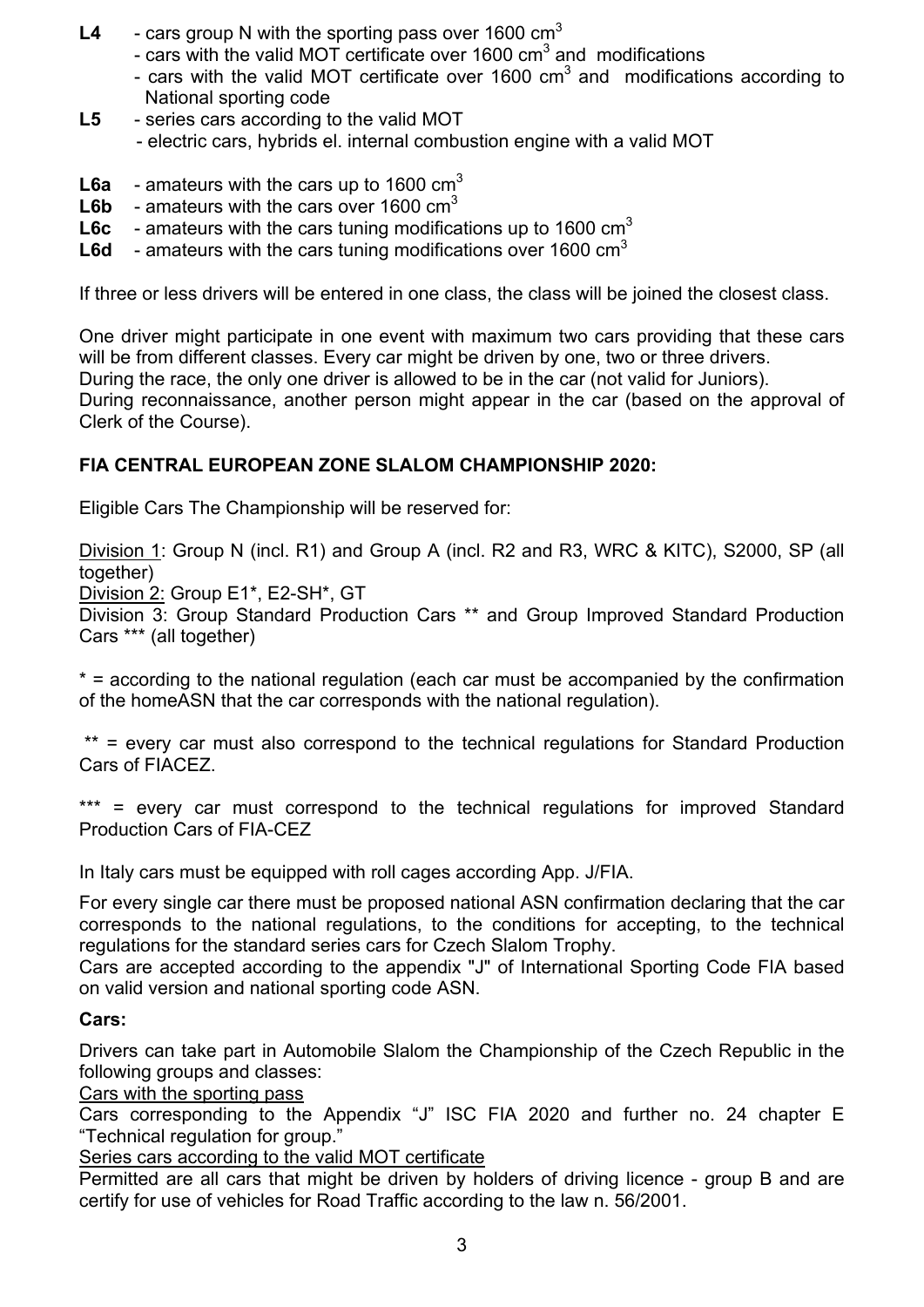Classification of the cars

Cars will be classified based on capacity for classes up to 1600  $\text{cm}^3$  and over 1600  $\text{cm}^3$ . In case of supercharging the engine capacity will be multiply by coefficient of 1.7 for petrol engines and 1.5 for diesel engines and 2,0 Wankel engines.

#### Tyres

Cars without sporting pass can use only serial tyres with maximum width as follows (mandatory for licensed drivers):

- Width (up to 1600 cm<sup>3</sup>): 8'

- Width (over 1600 cm<sup>3</sup>): 9'

Diameter of the wheel has to correspond to the one in marked registration papers.

**I) Deadline for entries** 1. 10. 2020 – entry application might be written, send by fax or by email through the internet.

See section D of these supplementary regulations.

**J) To the automobile slalom** - will be accepted 70 drivers maximally.

## **K) Entry fee and insurance**

There is insurance coverage No. 400046134 concluded between ACCR and ALLIANZ pojišťovna a.s. concerning insurance coverage taken by organizer for damage caused to the other in connection with sports events organized by subject's registered in ACCR.

A part of contract is also based on civil liability towards participants that is arranged to cover the damage cause to the third parties by the participants or their cars during sport event registered to FAS ACCR calendar.

Entry fee and insurance (covering cars for race on closed track) according to the table bellow will be settled during Administrative checks. The insurance is already included in the entry fee.

Entry fee for AS:

| - For drivers with Czech licence or with Czech nationality 1 day  | 800 CZK  |
|-------------------------------------------------------------------|----------|
| - For drivers with Czech licence or with Czech nationality 2 days | 1500 CZK |
| - For all other drivers 1 day                                     | 45 Eur   |
| - For all other drivers                                           | 80 Eur   |
|                                                                   |          |

## **Description of insurance coverage taken by organizer**

All foreign competitors must present at Administrative checks an international green card concerning the civil liability towards third parties as well as must present personal accident insurance (insurance police number, insurance office address, covered sum and currency). Any crew without these documents will not be accepted to start. Local crews will present insurance concerning the civil liability towards third parties at traffic and contribute the insurance for closed road used for automobile slalom (see additional charge of insurance to the entry fee)

## **IV. GENERAL CONDITIONS**

**L)** Specification for advertising will be given by organizer in bulletin n.1

## **V. RUNNING OF AUTOMOBILE SLALOM**

**M)** The list of accepted competitors and starting times will be posted on 13.6.2020 at 9:30 on the official information headquarters´ table.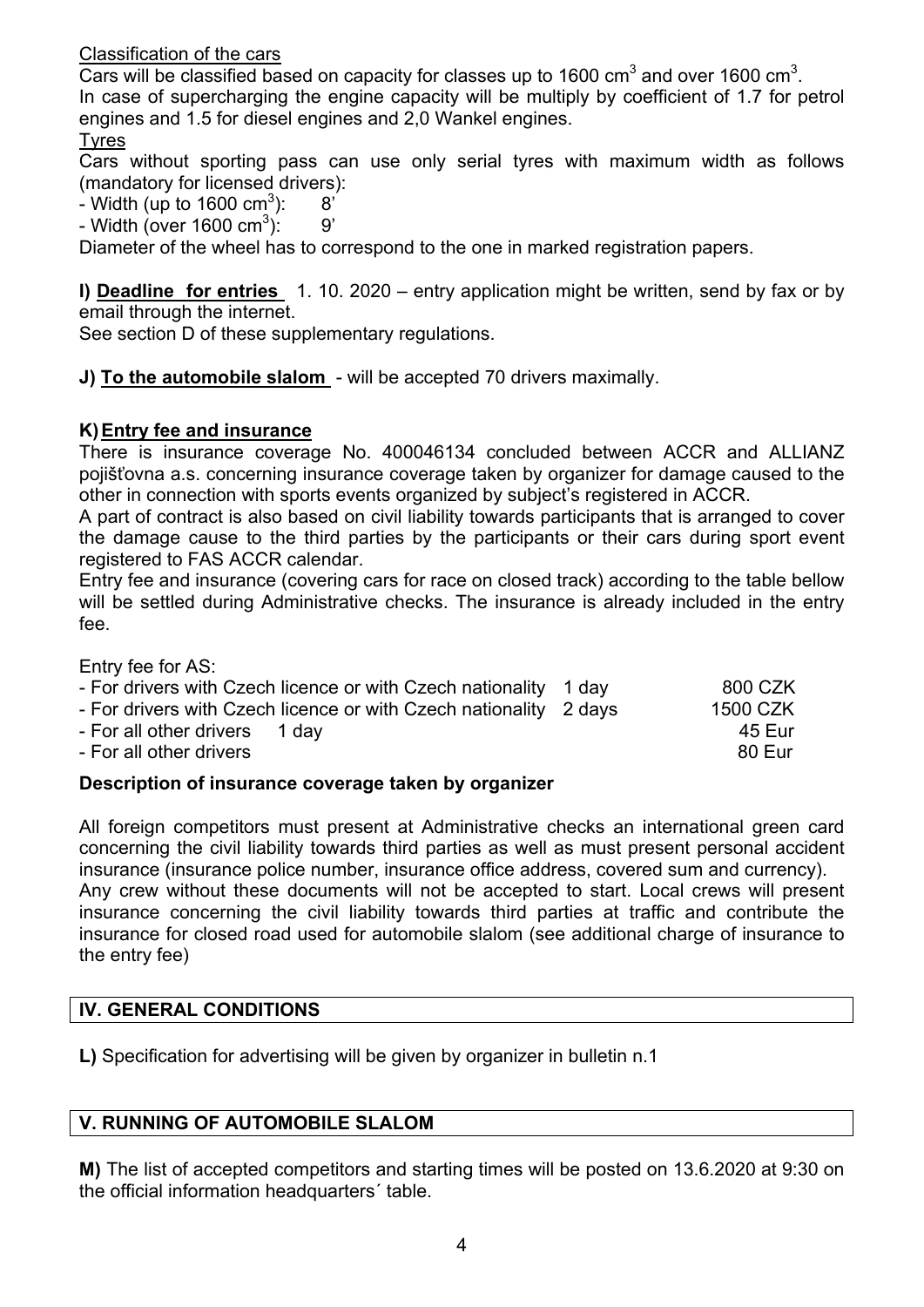**N)** Start of Slalom: 3. - 4. 10. 2020 at 11:30 hod.

Concept of the start:

Start will be carry out in one minute interval according to the starting times given by organizer.

Every even is composed from three up to five rounds. The number of competitive rounds will be given from Steward after Technical Checks. Winner is a driver with lower counts of time including penalization based on rounds minus the worst achieved result.

The start to the each slalom event in the Czech Republic is flying and the driver must obey the instructions from organizer. Further, the driver must start up to 20 seconds from the wave of organizer.

Interval between each start is always specifying in Supplementary Regulations. The start will be given by an electronic countdown system, counting down by seconds and clearly visible to the crew from the start position and electronically coupled to a start line detection device that records any situation where a car leaves the start line ahead of the correct signal.

This start line detection device is 40 cms after the start line in the height of 50 (+/- 5 cm).

The car must be placed in such a way that its foremost part is on the level of the start line.

In case of late arrival to start caused by driver, a marshal of stand records new time and the driver is punished by each beginning minute by 10 seconds. The maximum time for delay is 10 minutes. After that time, the driver is excluded.

Early arrival is punished by penalization of 20 seconds. However, this penalization does not mean the maximum as the bigger penalization might be assigned by the Steward especially in case of repeating.

Finish of slalom is flying, stopping between finish and table STOP is forbidden and it is punished by exclusion. Counting time on the finishing line must be providing by the device with printing.

Finish will be marked by the red table.

At the distance of 30 - 50 m behind the finish the driver must stop at checking marked by red table STOP.

STOP will be marked by red table.

Driver who is not able to leave up to 20 seconds after start will be pushed away to release the area for counting time and will be excluded. The counting of time is carried out with precision on thousandth of seconds. In case of reaching the same time, the quicker round of the compared time is dominant.

## **VI. ADMINISTRATIVE CHECK AND SCRUTINEERING**

Administrative check: 3.10.2020 08:00 - 09:00 hod. Scrutineering: 3.10.2020 08:30 - 09:30 hod. Place: headquarters, Airport Přerov, Výmyslov

Not keeping the time of administrative check and scrutineering will by punished by fine of 100 CZK.

## **VII. CLASSIFICATIONS AND PRICES**

**P) Classification AS** - general classification of 2020 FIA CEZ Slalom Trophy, 2020 Championship of the Czech Republic in slalom and Czech Junior Trophy 2020.